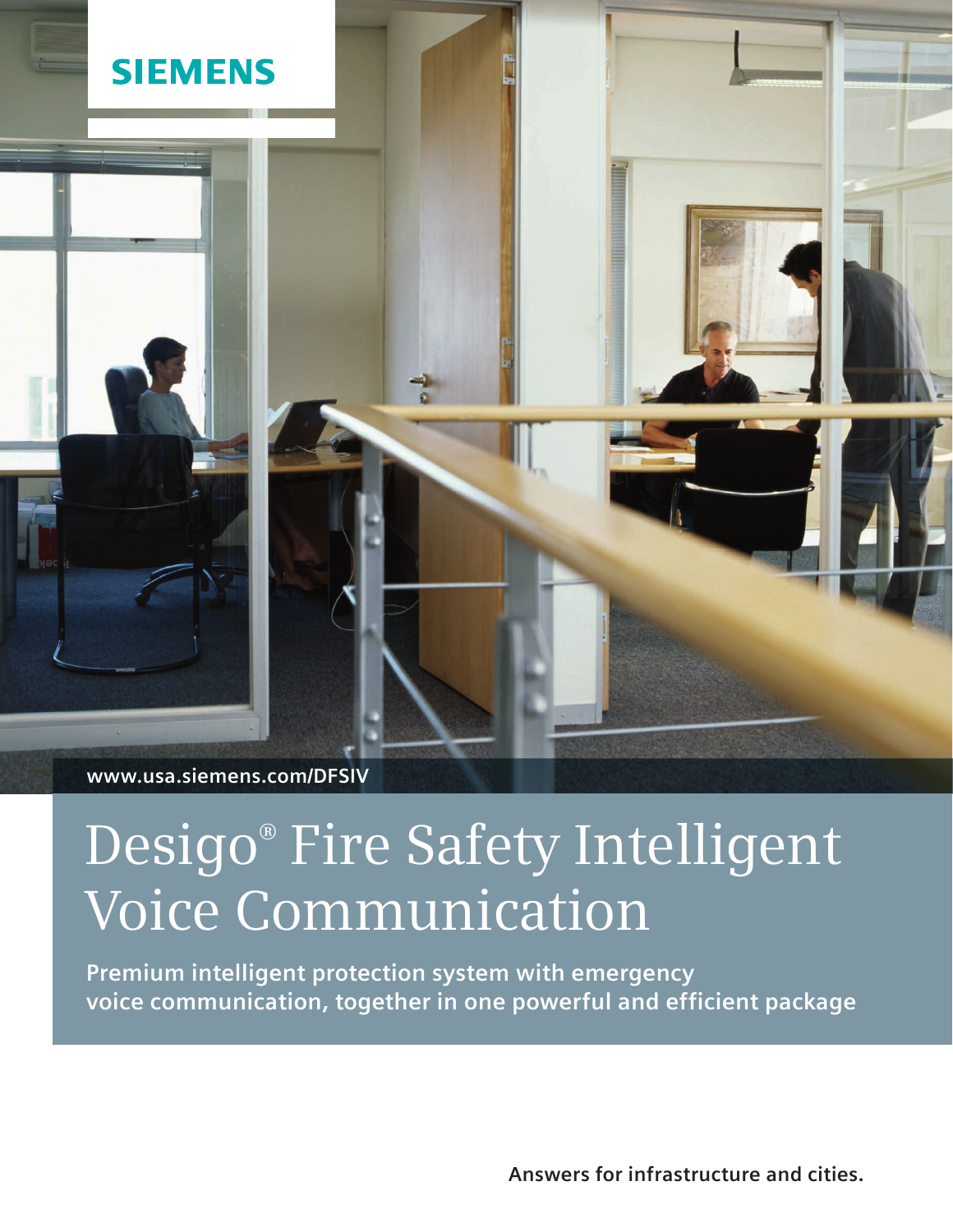# **Desigo® Fire Safety Intelligent Voice Communication**

**Offering people in small to mid-sized buildings the same level of protection enjoyed by people in large buildings**

#### **Highlights**

- $\blacksquare$  Digital voice technology the industry's best intelligibility – communicates clear messages
- **n** Customized messages reach specific areas at the same time
- Fire and voice (VoIP) networking over the same CAT 5 or fiber connection for simpler installation and high quality audio distribution
- $\blacksquare$  Meets requirements as both fire alarm system and emergency communication system (UL 864 and UL 2572)

Why should occupants of smaller sized facilities settle for a fire protection system that only offers alarms or alerts? With Desigo Fire Safety Intelligent Voice Communication occupants of mid-sized facilities can now rely on the same safety technology that's normally reserved for high-end facilities: fast, reliable fire detection, intelligent emergency communication capability, and complete operator control – all in one cost-effective package.

Designed without the complexity and costs of modular voice systems, Desigo Fire Safety Intelligent Voice Communication provides a better solution for small to mid-sized buildings that would normally use only horn appliances for audible signaling. Desigo equips these buildings with emergency communication capabilities to address other life safety events.

This comprehensive, cost-effective, and compact fire protection and emergency notification system offers clear, intelligent communication capabilities for urgent events and everyday use, including customized messaging to precise locations.

## **The perfect solution for coverage in small to mid-size buildings:**

Facilities that previously only used horn appliances for audible signaling can now benefit from specific emergency communication capabilities to address other life safety events. These facilities include:

- K-12 schools and campuses
- Low mid-rise hotels and motels
- Retail (mall, convenience)
- Medical office/office parks
- Sporting venues/ theaters/ concert halls
- Banquet halls
- Churches
- Apartment complexes

#### **Best intelligibility for essential messages**

Keep occupants informed with understandable, real-time messaging that relays emergency instructions and nonemergency information.

- Voice over Internet Protocol technology delivers high quality audio signals anywhere in the building, allowing a message to be heard distinctly the first time to help reduce the time needed to respond to emergency conditions.
- Built-in, 2 channel message player supports 64 digital messages, equipping you to deliver differentiated messages for any emergency condition.
- Wide frequency response for amplifiers, CD quality sampling rate for messages and hi-fi speakers deliver clear messages to the occupants throughout the building.

## **Premium performance with efficient installation**

There's no need to connect separate voice, no need to add a stand-alone voice to a small fire system, and no need to overspend on a big voice system. By using the Desigo Fire Safety Intelligent Voice Communication solution, installation is faster, easier, costs less, and requires less space than similar solutions.

- A single enclosure for combined fire and voice reduces installation time
- Amplifiers in the same enclosure require less wall space
- A common conductor for networking all data & audio saves time and money
- One shared battery set for fire/voice system uses backup power more efficiently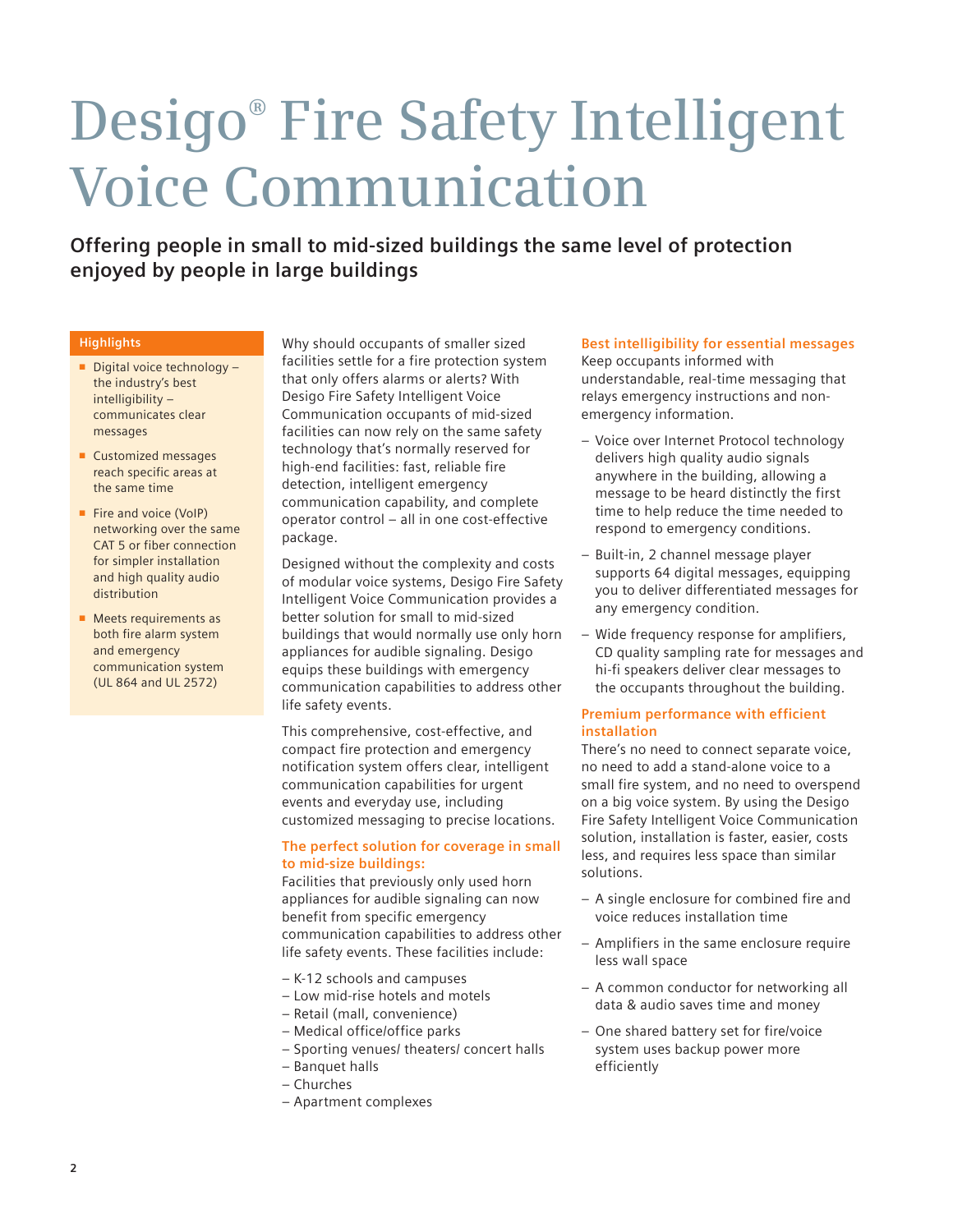

#### **Best survivability for smaller voice systems**

Give your messages the best chance of getting through with an emergency communication system that has built-in redundancy and is designed to the highest standards.

- Message player located in every panel
- Up to four 50W amplifiers per panel with the option of designating one or two as backup amplifiers
- Each amplifier provides two circuits which are ideal for interleaved speaker zones
- Networkable control panels have an integrated degrade mode that is automatically activated to communicate alarms over the network
- Style 7 (Class X) network works through a ground fault, short or open circuit

#### **Innovative and intelligent technology**

Desigo Fire Safety Intelligent Voice Communication is a versatile, flexible and efficient system that is scalable to today's needs and adaptable as conditions change. Networkable control panels are easy and intuitive to operate. Required information is displayed in a clear and comprehensible way:

- See all fire and non-fire emergency events on a single display
- Control a network of systems as though it were all a local panel
- Enjoy the flexibility of communicating everyday and emergency messages

A broad range of detectors with more than 20 selectable detection profiles offer coverage for all types of application areas, from clean to dirty environments. Detectors featuring unique **ASA***technology*™ offer reliable detection without false alarms.

Remote viewing and evaluation of the system increases service efficiency and minimizes on-site maintenance time, which helps save time and money. With remote diagnostics, service visits can be planned more effectively, as the service engineer will know which parts are needed before visiting the site.

# **One panel. Comprehensive coverage.**

The advanced Desigo Fire Safety Intelligent Voice Communication system is integrated with networkable, highly reliable fire control panels:

- FV2025 control panel for small to medium applications up to 252 addressable detection devices
- FV2050 control panel for medium to midsize applications up to 504 addressable detection devices
- The control panels offer flexible circuit wiring, allowing each group of 252 devices to be split between one to four circuits
- Two notification appliance circuits (expandable to four) for visual indication appliances
- Peer-to peer networking allows up to 16 panels to be connected, so the system can easily grow as the building's needs change.

Compact system contains all components in one enclosure, saving wall space and installation time.